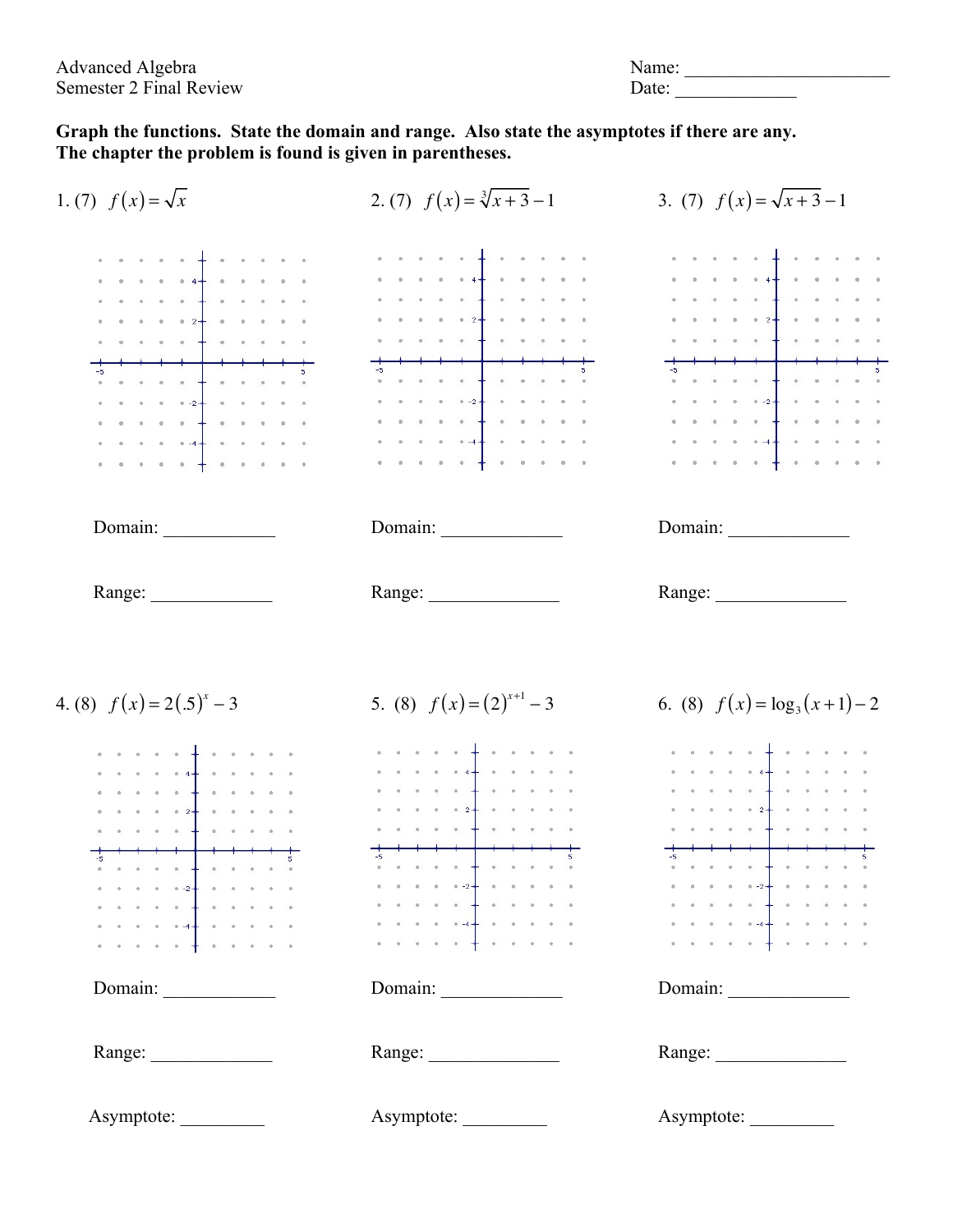

### **(7) Simplify each radical expression. Assume all variables are positive.**

- 10.  $\sqrt{36x^4}$  $11. \sqrt[4]{m^{18}}n$  $\sqrt[4]{m^{18}n^8}$  12.  $\sqrt[3]{10a^4} \cdot \sqrt[3]{20a}$ 13.  $\frac{\sqrt{18x^5y}}{\sqrt{9}}$ 2*x* 14.  $\vert x \vert$  $-\frac{4}{3}$ 3 *y*  $\int \frac{4}{x-3} \frac{3}{y^5}$  $\overline{\mathcal{N}}$ ⎞  $\overline{a}$ 15 15.  $\left(\frac{81y^{16}}{15x^{12}}\right)$  $16x^{12}$  $\sqrt{}$  $\overline{\mathcal{N}}$  $\overline{a}$  $\overline{a}$ 1 4
- 16.  $2\sqrt{7} + 3\sqrt{7}$  27.  $\sqrt{27} + \sqrt{48}$  28.  $8\sqrt{45x} 3\sqrt{80}$

**(7)** Let  $f(x) = x^2$  and  $g(x) = 3x + 1$ . Evaluate each expression.

19.  $f(x) - g(x)$  20.  $(f \circ g)(x)$  21.  $(g \circ f)(x)$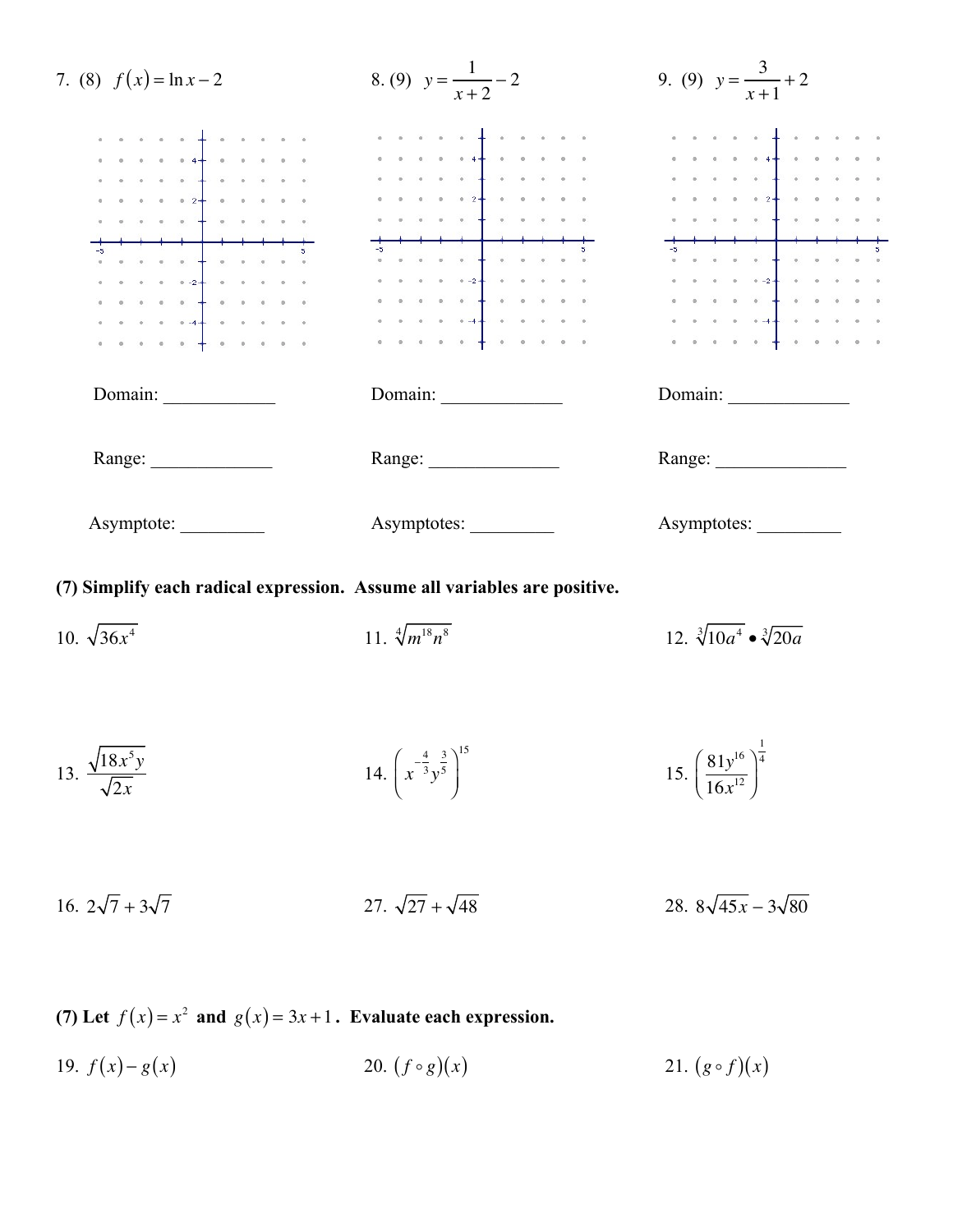**(7) For each function f(x), find the inverse**  $f^{-1}(x)$ .

22. 
$$
f(x) = 6x + 1
$$
  
23.  $f(x) = \sqrt{x+4}$   
24.  $f(x) = 3x^2 + 1$ 

- **(8) Write each expression as a single logarithm.**
- 

25.  $3\log x + 4\log x$  26.  $\log r - \log t + 2\log s$ 

 $\overline{a}$ 

#### **(8) Expand each logarithm:**

27. 
$$
\log_b 2x^2y^3
$$
 28.  $\log_b \frac{x^2}{2y}$ 

# **(9) Simplify each rational expression. State any restrictions.**

29. 
$$
\frac{x^2 + 9x + 18}{x + 6}
$$
  
30. 
$$
\frac{2x^2 + 5x - 3}{x^2 - 4x} \cdot \frac{2x^3 - 8x^2}{x^2 + 6x + 9}
$$
  
31. 
$$
\frac{x^2 - 2x - 8}{x + 3} \div \frac{x - 4}{x + 3}
$$

### **(9) Add or Subtract. Simplify where possible:**

32. 
$$
\frac{6x+1}{x+2} + \frac{2x-5}{2x+4}
$$
33. 
$$
\frac{2x}{x-5} - \frac{x}{x+7}
$$

# **(9) Variation**

34. Sound intensity *S* varies inversely to the square of the distance *d* from the source. Suppose the sound intensity is 30 watts per square meter  $(W/m^2)$  at 8 meters. What is the sound intensity at 4 meters?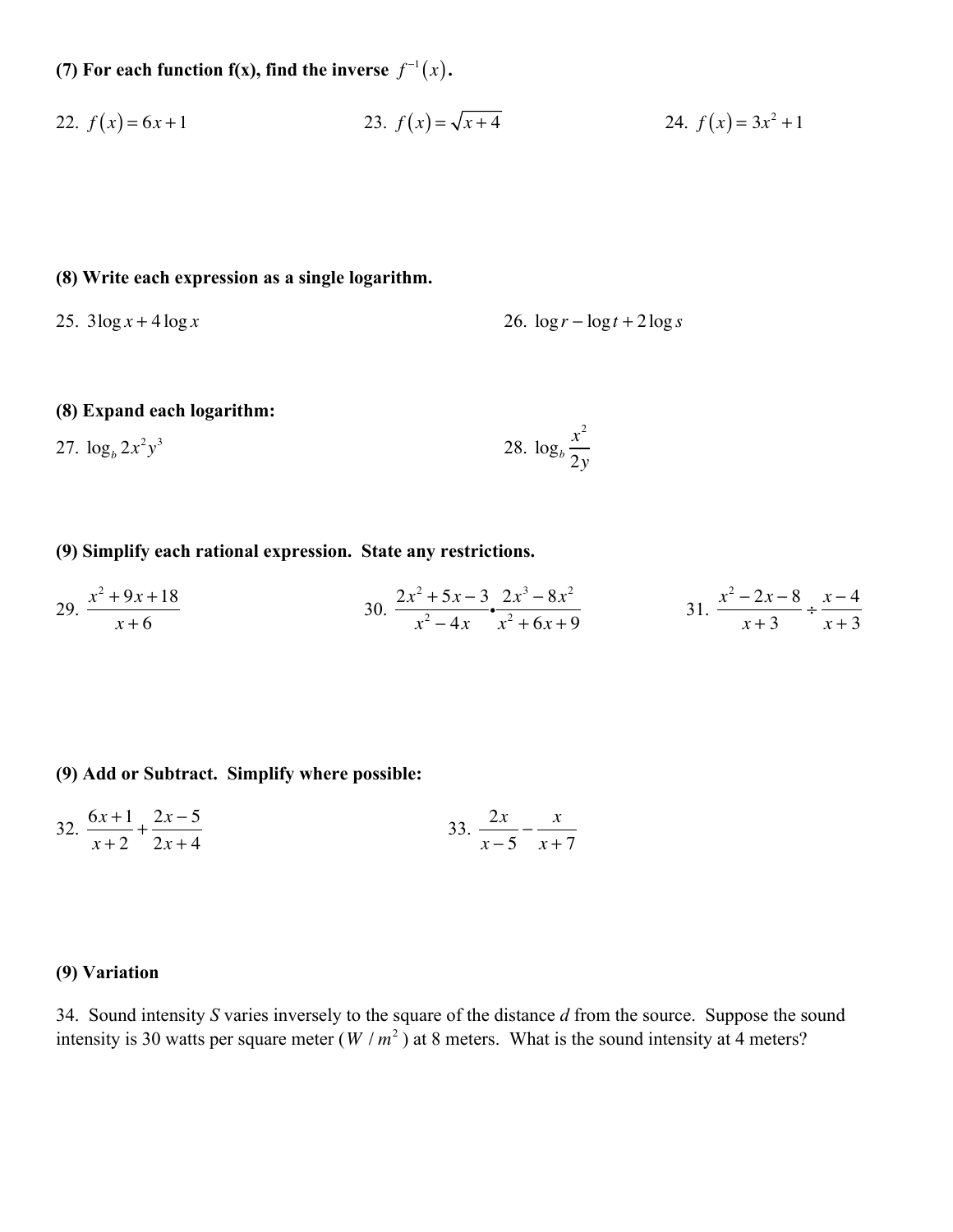Write the function model for the given variation.

 $\overline{\phantom{0}}$ 

35. w varies jointly with x and the square of y if  $k=5$ . 36. P varies directly with t and inversely with r if  $k=8$ .

**Solve the equation. In questions 1-4, be sure to check for extraneous solutions. The chapter the problem is from is given in parentheses.**

37. (7) 
$$
x^{\frac{1}{2}} + 3 = 4
$$
 38. (7)  $3\sqrt{2x + 4} = 12$ 

39. (7) 
$$
\sqrt[3]{x^2 + 9} = 3
$$
 40. (7)  $\sqrt{x + 7} = x + 1$ 

41. (8) 
$$
10^{2(x+1)} = 10^{5x-2}
$$
 42. (8)  $2^{x+11} = 4^{2x+1}$ 

43. (8)  $7^{x-3} = 25$ 44. (8)  $e^{3x} = 12$ 

45. (8)  $\log 3x = 1$  46. (8)  $3\ln x + \ln 5 = 7$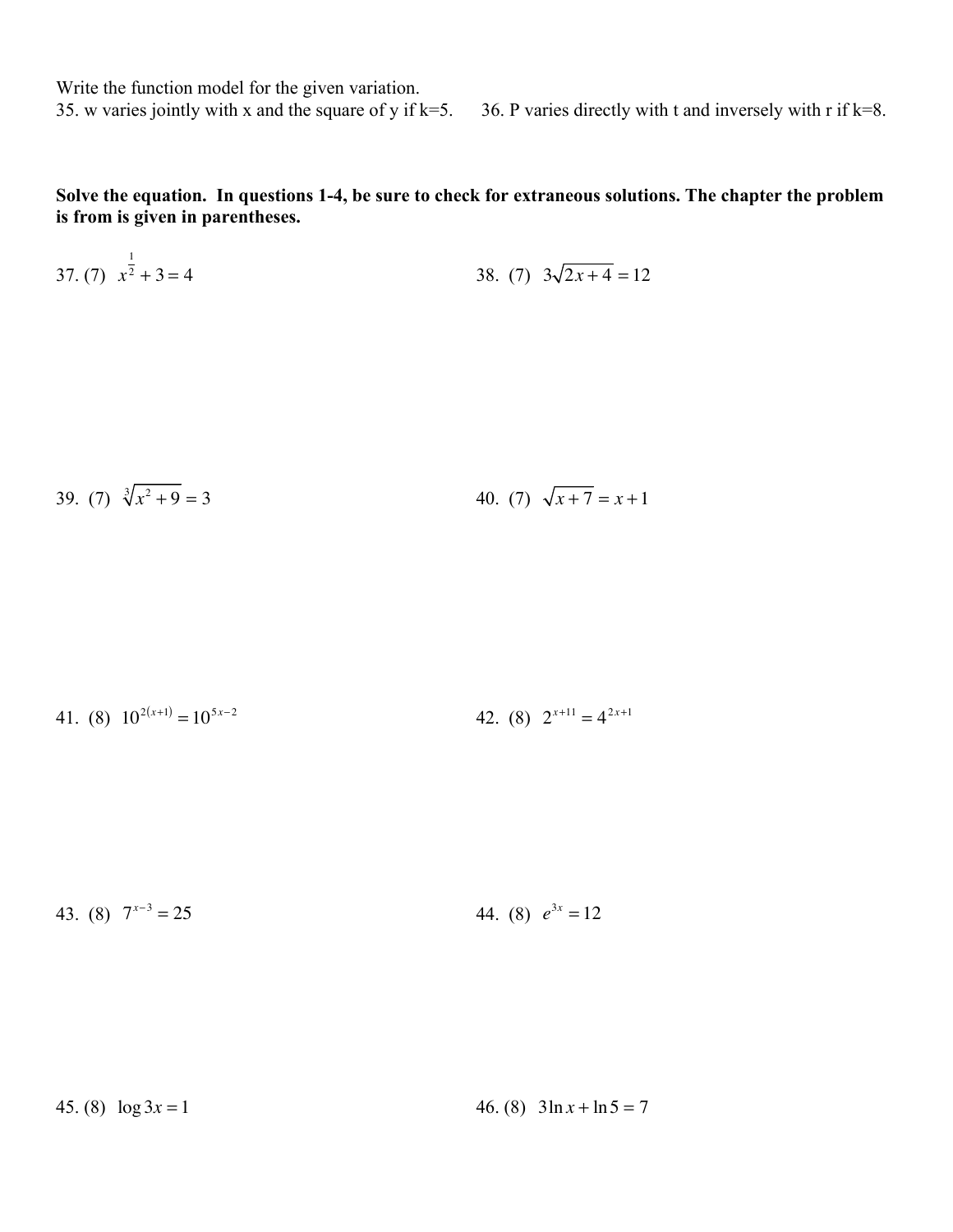47. (9) 
$$
\frac{1}{2} - x = \frac{x}{6}
$$
 48. (9)  $\frac{2}{2x - 1} = \frac{x}{3}$ 

49. (9) 
$$
\frac{3}{2x} - \frac{2}{3x} = 5
$$
 5  
50. (9)  $\frac{2}{x+1} = 2 + \frac{6}{x+1}$ 

51. (8) You purchased land for \$50,000 in 1980. The value of the land increased by 4% per year. What is the value of the land in the year 2000?

52. (8) You deposit \$1500 in a bank account. The account pays 1.75% annual interest compounded annually. What is the balance after 3 years?

53. (8) You buy a new car for \$21,000. It depreciates by 10.5% each year. Find when the car will have a value of \$17,000.

54. (8) You deposit \$850 in an account that pays 6.5% annual interest compounded continuously. What is the balance after 5 years?